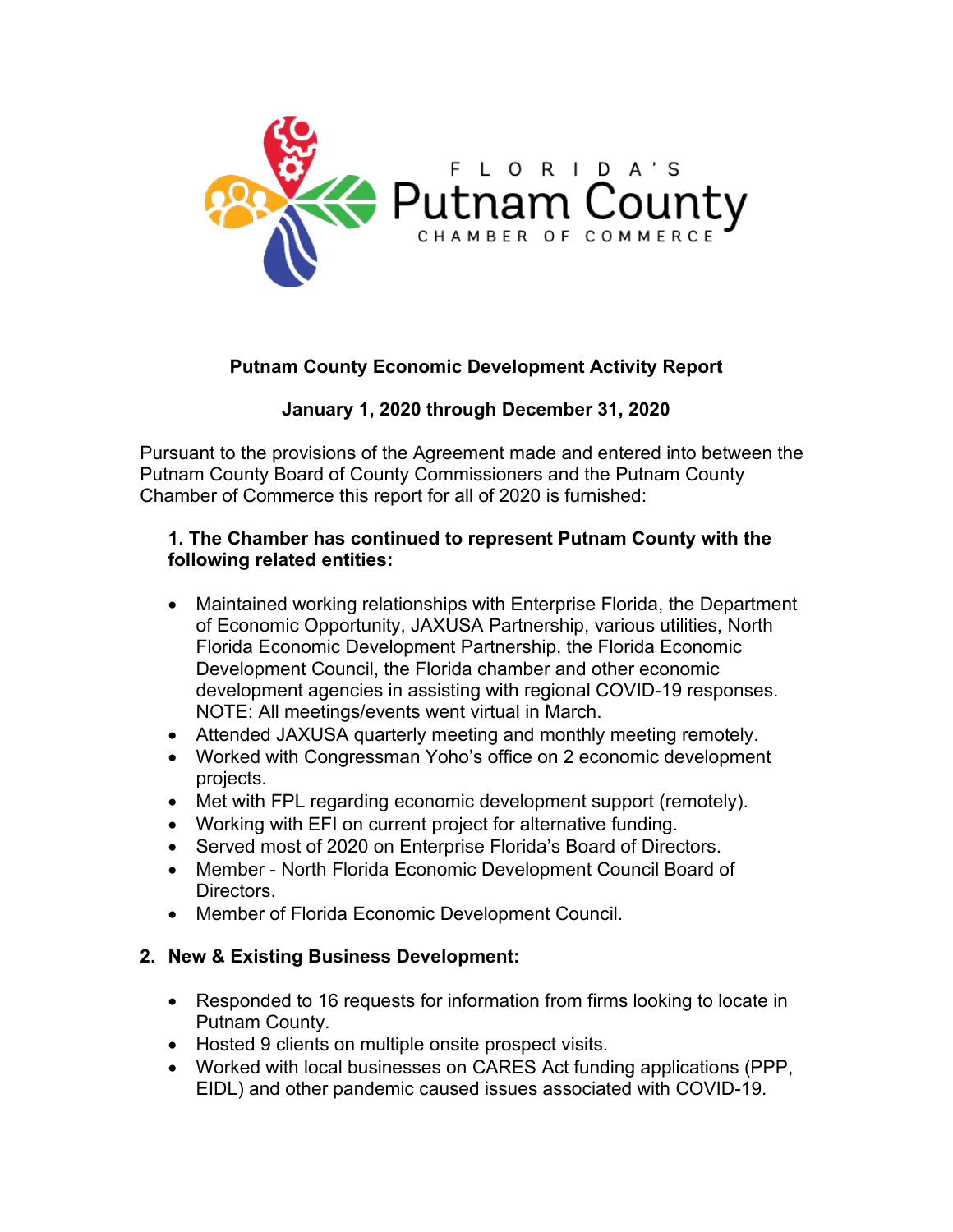- Continued to provide technical assistance to businesses; these included manufacturers, consultants, retail, and commercial businesses, mostly concerning Pandemic Concerns. Worked with clients to complete CARES Act applications.
- Currently working with 3 active clients.
- Made calls to hotels, restaurants, and others in the hospitality industry along with other small businesses to assist with COVID-19 related concerns and stimulus assistance.
- Assisted some of the following new establishments Marshals, Below Five, Firehouse Subs, Captain D's,
- Continued work with committee to address workforce issues and address future workforce needs.
- Made 24 retention visits to local businesses and conducted needs assessments (remotely).
- Provided ongoing assistance to numerous local businesses and matched them with resources when needed.
- Disseminated vetted information to help businesses navigate throughout pandemic – still ongoing

## **4. Other Activities:**

- Distributed over 10,000 masks to people in poverty pocket neighborhoods throughout all of Putnam County in effort to help stop the spread.
- Continued to work with owner of 7220 PRC Way on a new marketing strategy for their property.
- Fielded calls regarding COVID-19 stimulus mostly from small businesses.
- Worked with workforce development partners regarding unemployment and potential retraining needs.
- Engaged with FP&L on two target marketing campaigns.
- Worked with County staff and Regional Council on grant for the Port.
- Working with Regional Council on grant opportunity for Phase 1 and 2 testing for economic development related properties.
- Added new properties to online inventory JAX/USA & NFEDP
- Worked with consultant to finalize the opportunity zone prospectus and web pages.
- Began monthly meetings with County Executive Director of Planning & Development Services.

## 5. **Year Highlights:**

• New food processor, Comarco began production June 2020 investing over \$10 million and creating100 jobs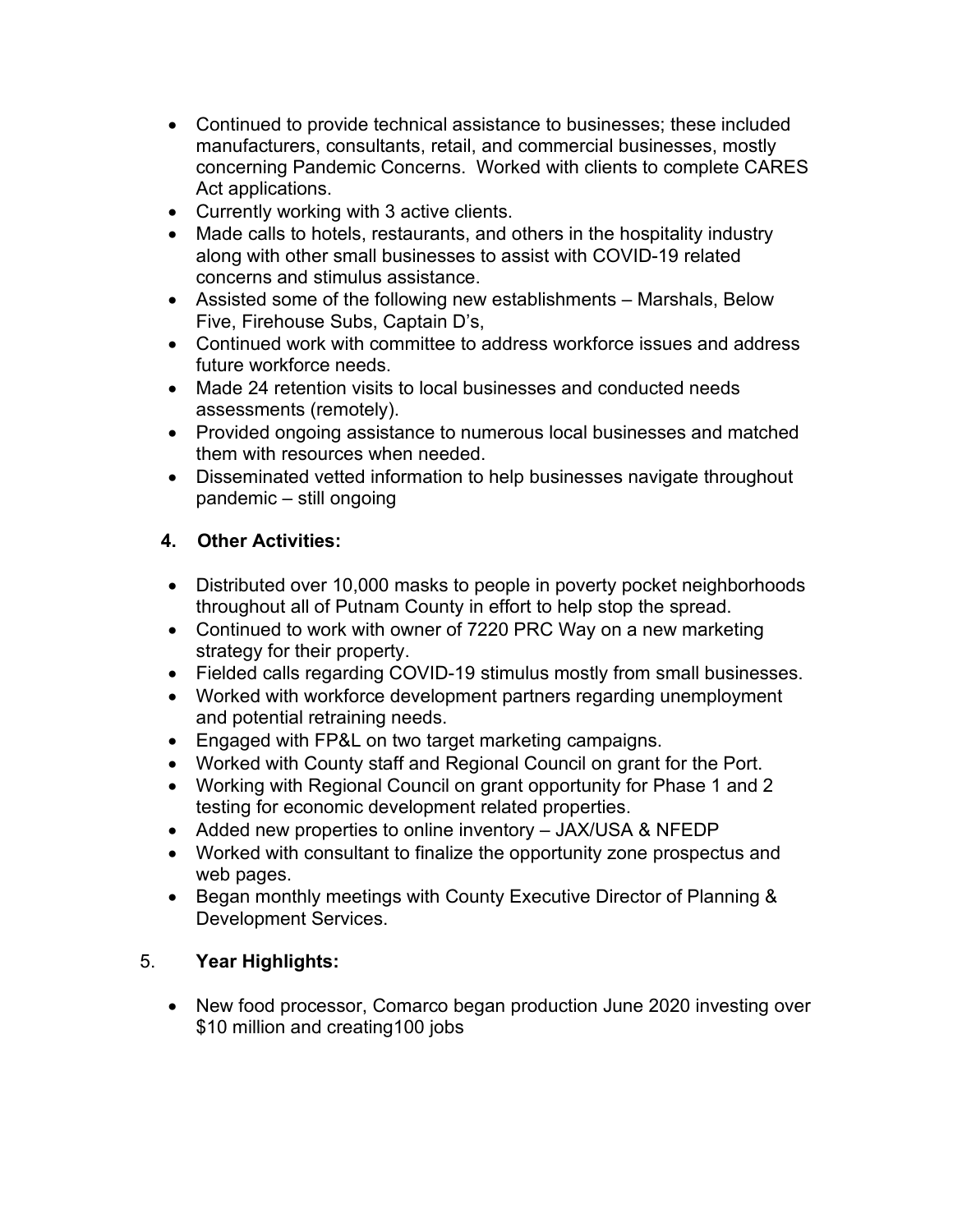

February 26, 2021

Mr. Terry Suggs, County Administrator Putnam County Board of County Commissioners 2509 Crill Avenue, Suite 200 Palatka, FL 32177

Dear Mr. Suggs:

Please find enclosed the annual 2020 (Jan – Dec) Putnam County Economic Development Activity Report and the  $1<sup>st</sup>$  Quarter (Oct – Dec) TDC activity report.

If you have questions regarding these reports, please contact me. Thanks.

Sincerely,

Dana Jones, **President**